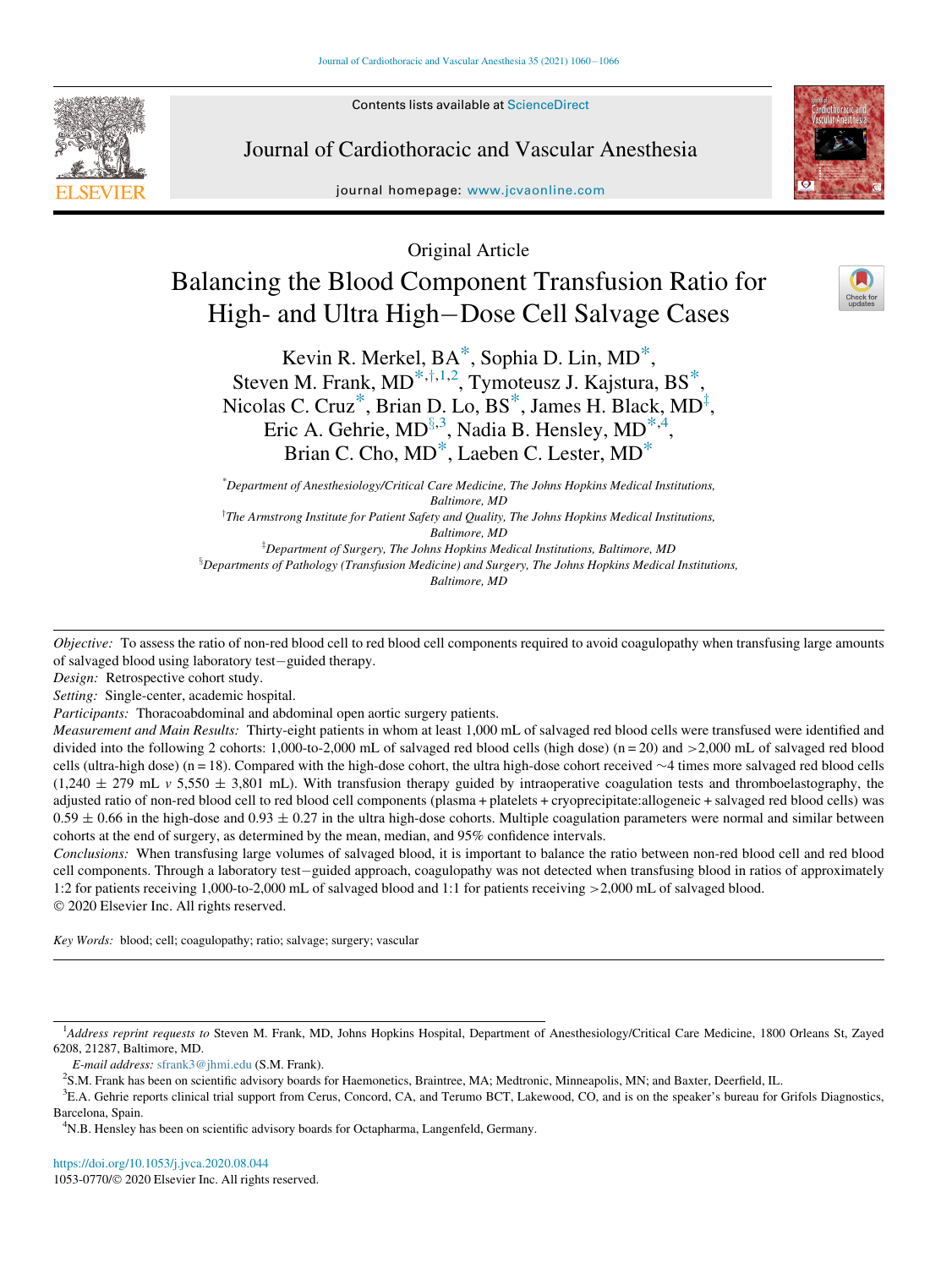DESPITE the benefits of cell salvage for reducing allogeneic transfusion requirements, $1,2$  $1,2$  concerns still exist for the risk of coagulopathy, especially when salvaged red blood cells (RBCs) are given in sufficiently high quantities.<sup>[3](#page-6-2)[,4](#page-6-3)</sup> Salvaged blood, which is washed before reinfusion, is devoid of clotting factors and platelets (PLT), which normally are present in whole blood.<sup>[5](#page-6-4)</sup> When salvaged RBCs are used as the only agent for volume resuscitation, there exists a risk for potentially uncontrolled dilutional coagulopathy and bleeding. $6,7$  $6,7$  In such cases, coagulation monitoring and administering additional units of fresh frozen plasma (FFP), PLT, and cryoprecipitate (CRYO) become increasingly important. The optimal transfusion ratio among RBC, PLT, FFP, and CRYO for patients with major surgical bleeding is somewhat controversial and has yet to be studied in elective surgery patients. Much of the research on transfusion ratios has been focused on trauma patients, wherein retrospective studies supported early access to plasma-based components, with a balanced ratio of 1:1:1 for FFP:PLT:RBCs.<sup>[8](#page-6-7)</sup> More recently, however, the prospective randomized 2015 PROPPR trial reported no difference in the primary outcome (all-cause mortality) when patients were transfused in a 1:1:1 compared with 1:1:2 ratio of FFP:PLT: RBCs.<sup>[9](#page-6-8)</sup> In the absence of clear transfusion guidelines for blood component ratios, it remains unclear whether the risk of coagulopathy truly exists when transfusing large volumes of sal-vaged RBCs.<sup>[6](#page-6-5)</sup>

In order to evaluate the ratio of non-RBC to RBC components needed to avoid coagulopathy when transfusing large amounts of salvaged blood, the authors of the present study performed a retrospective cohort study of major vascular surgery patients treated with laboratory test-guided transfusion therapy. To the authors' knowledge, herein are reported the largest volumes of salvaged blood given to patients in whom coagulation tests also were performed and analyzed. The hypothesis of the present study was that large volumes of salvaged RBCs would not be significantly associated with coagulopathy when delivered with an adequate ratio of non-RBC blood components.

## Materials and Methods

#### Study Design

After Institutional Review Board approval with waived informed consent, 74 consecutive patients undergoing open thoracoabdominal or abdominal aortic aneurysm surgery were identified at the authors' institution between July 2016 and June 2019, of whom 38 patients received at least 1,000 mL of salvaged RBCs. Only adult patients older than 18 years were included. There were no exclusion criteria. Patients were divided into 2 cohorts. Those transfused between 1,000 and 2,000 mL of salvaged RBCs comprised the high-dose (HD) cohort, and those who received >2,000 mL of salvaged RBCs were designated as the ultra high-dose (UHD) cohort. These<br>volumes were selected because they correlate with volumes were selected because they correlate

approximately up to 1 entire blood volume and greater than 1 entire blood volume of estimated blood loss during surgery, respectively. These also represent proposed thresholds at which coagulopathy develops and becomes highly clinically significant, respectively. $9-11$ 

Vascular surgeons performed all cases, and 1 surgeon in particular did all but 2 of the cases. Eleven cases were staffed by anesthesiologists with vascular/thoracic/transplantation training and the other 27 cases by cardiac anesthesiologists. The cell salvage device used for all cases was the XTRA (LivaNova, London, UK) with a 225-mL centrifuge bowl. The default settings were a fill, wash, and empty rate of 350 mL/min, 450 mL/min, and 450 mL/min, respectively, with a wash volume of  $600$  mL. A laboratory test-guided targeted transfusion strategy was used with the goal of avoiding coagulopathy.[12](#page-6-9) This thromboelastography (TEG)-based algorithm involves initially obtaining a TEG and measuring the international normalized ratio (INR) value, fibrinogen concentration, and PLT counts. The following TEG values were measured: reaction (R) time with and without heparinase, maximum amplitude (MA), alpha angle, and K time. The frequency of additional testing depended on the specifics of each case, and tests were ordered at the discretion of the anesthesiology team based on both the clinical picture and laboratory testing results. Most laboratory tests were performed in a STAT laboratory adjacent to the operating room capable of providing expedited results (10-30 min) for certain tests, including hemoglobin, TEG, and PLT counts. Additional tests not able to be run in the STAT laboratory (eg, fibrinogen) were performed in the CORE laboratory, with a 30- to 60-minute turnaround. Because these tests were used to detect coagulopathy intraoperatively, they were used by the study team as a proxy to determine a patient's coagulation status.<sup>[13](#page-6-10)</sup> Estimated blood loss and all allogeneic RBC, FFP, PLT, and CRYO units administered intraoperatively were recorded. The final intraoperative laboratory test results were used to assess coagulation function at the end of surgery, defined as just before or during wound closure.

#### Data and Statistical Analysis

Patients in both the HD and UHD cohorts were evaluated separately for baseline characteristics, such as age, sex, comorbidities, and preoperative coagulation tests. In each cohort, the number of blood products received intraoperatively, including RBCs, FFP, PLT, and CRYO, also were assessed. One unit of PLT was defined as a single donor apheresis unit  $(\sim 250-300$ mL), and 1 U of CRYO was defined as 5 pooled single-donor units ( $\sim$ 100-120 mL). Given that salvaged RBCs have approximately the same hematocrit as allogeneic (banked) RBCs, for the adjusted ratios, 300 mL of salvaged RBCs was used to define 1 RBC unit. Therefore, for each individual non-RBC product, the unadjusted and adjusted ratios were calculated using the number of units transfused intraoperatively, as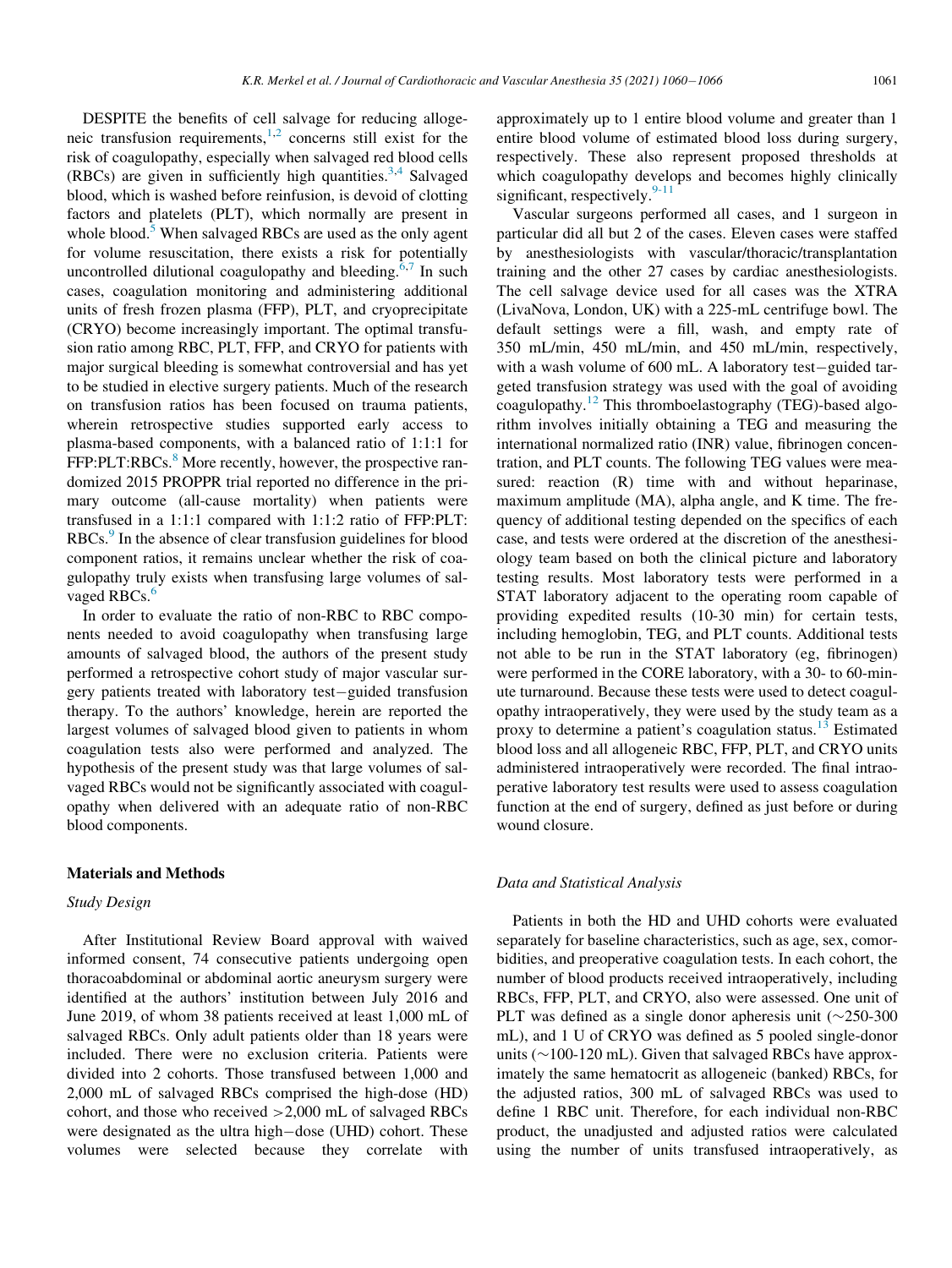follows:

| <b>Unadjusted Ratios:</b> | <b>FFP Units</b>          | <b>PLT</b> Units          | <b>CRYO</b> Units         |
|---------------------------|---------------------------|---------------------------|---------------------------|
|                           | Allogeneic RBC Units      | Allogeneic RBC Units      | Allogeneic RBC Units      |
|                           |                           |                           |                           |
| <b>Adjusted Ratios:</b>   | <b>FFP</b> Units          | <b>PLT</b> Units          | <b>CRYO Units</b>         |
|                           | Allogeneic RBC Units $+$  | Allogeneic RBC Units $+$  | Allogeneic RBC Units $+$  |
|                           | (mL of Salvaged RBCs/300) | (mL of Salvaged RBCs/300) | (mL of Salvaged RBCs/300) |

In order to simplify the ratio calculation and because PLT and CRYO each contain a substantial volume of plasma, all non-RBC products were summed to calculate the overall unadjusted and adjusted ratios between non-RBC and RBC blood components. The unadjusted and adjusted non-RBC- to RBC ratios were calculated as follows:

$$
Unadjusted Ratio: \frac{PLT + FFP + CRYO Units}{Allogenic RBC Units}
$$

Adjusted Ratio

 $PLT + FFP + CRYO$  Units Allogeneic RBC Units  $+$  (mL of Salvaged RBCs/300)

Statistical analyses were performed using JMP, Version 12.1.0 (SAS Institute, Inc, Cary, NC). The Student  $t$  test, Mann-Whitney U, and chi-square tests were used to compare the 2 cohorts, as appropriate, to identify any association between cell salvage volume transfused and coagulation results. The volume of salvaged RBCs also was analyzed as a continuous variable with scatterplots and linear regression, with coagulation test results as the dependent outcome. For all analyses,  $p < 0.05$  (2-tailed) was used to define statistical significance.

# **Results**

# Patient Characteristics

There were 20 patients in the HD and 18 patients in the UHD cell salvage cohorts. Basic demographic and clinical characteristics for both cohorts are shown in [Table 1.](#page-3-0) Overall, the HD and UHD cohorts were relatively balanced with respect to age; sex; preoperative coagulation testing; and the presence of various comorbidities, including hypertension, diabetes, congestive heart failure, renal disease, and obesity.

### Transfusion Requirements

On average, the UHD cohort received  $\sim$ 4 times more salvaged RBCs (5,550  $\pm$  3,801 mL) than the HD cohort (1,240  $\pm$ 279 mL) ([Table 2\)](#page-3-1). Salvaged RBC volume ranged between 1,000 and 1,879 mL in the HD cohort and between 2,025 and 15,000 mL in the UHD cohort. As expected, the UHD cohort was transfused a greater number of allogeneic blood component units. For a normal sized adult patient, the median estimated intraoperative blood loss was about one half of an entire blood volume in the HD cohort and slightly more than an entire blood volume in the UHD cohort. The first and last intraoperative hemoglobin levels also are shown in [Table 2](#page-3-1).

# Transfusion Ratios and Coagulation Tests

To assess whether the UHD cell salvage cohort was more likely to experience coagulopathy than the HD cohort, transfusion component ratios and coagulation test results were compared between the 2 groups. When comparing the HD and UHD cohorts, there were no significant differences in the mean unadjusted ratios for FFP, PLT, and CRYO ([Table 3\)](#page-3-2). The adjusted ratios were less in the HD than the UHD cohort for FFP and PLT, although no differences were demonstrated between the 2 cohorts with respect to CRYO.

When combining all the non-RBC blood components together, the mean unadjusted ratio of non-RBC to RBC components was similar between the HD and UHD cohorts, but the adjusted ratio for non-RBC to RBC units (including both allogeneic + salvaged RBCs) was lower in the HD than the UHD cohort  $(0.59 \pm 0.66 \text{ v } 0.93 \pm 0.27; \text{ p} = 0.04)$  (see [Table 3\)](#page-3-2). These ratios resulted from the laboratory test-based transfusion strategy targeted to avoid coagulopathy and could be described as approximately 1:2 in the HD cohort and 1:1 in the UHD cohort.

In both cohorts, the median values for INR, TEG R time with and without heparinase, TEG alpha angle, TEG K time, TEG MA value, and fibrinogen level were within the normal range as measured at the end of surgery [\(Table 4](#page-4-0)). Coagulation test results did not differ significantly between cohorts, except for the PLT count, which was lower in the UHD cohort. However, even the lower 25th percentile of the interquartile range was still more than 50,000, a threshold that has been recommended for patients undergoing surgery or invasive procedures. Furthermore, for the entire study population (both cohorts combined), the mean, standard deviation, median, interquartile range, and 95% confidence interval values for all coagulation tests were within the range associated with adequate hemostatic function [\(Table 5](#page-4-1)).

Across the entire range for the volume of salvaged RBCs transfused, coagulation tests did not vary significantly by linear regression ([Fig 1](#page-4-2)). The only test for which the line of best fit slope differed significantly from zero was the PLT count  $(p = 0.027)$ . Only 2 patients, however, had a PLT count  $<$  50,000/uL (45,000/uL and 46,000/uL), and the TEG MA (an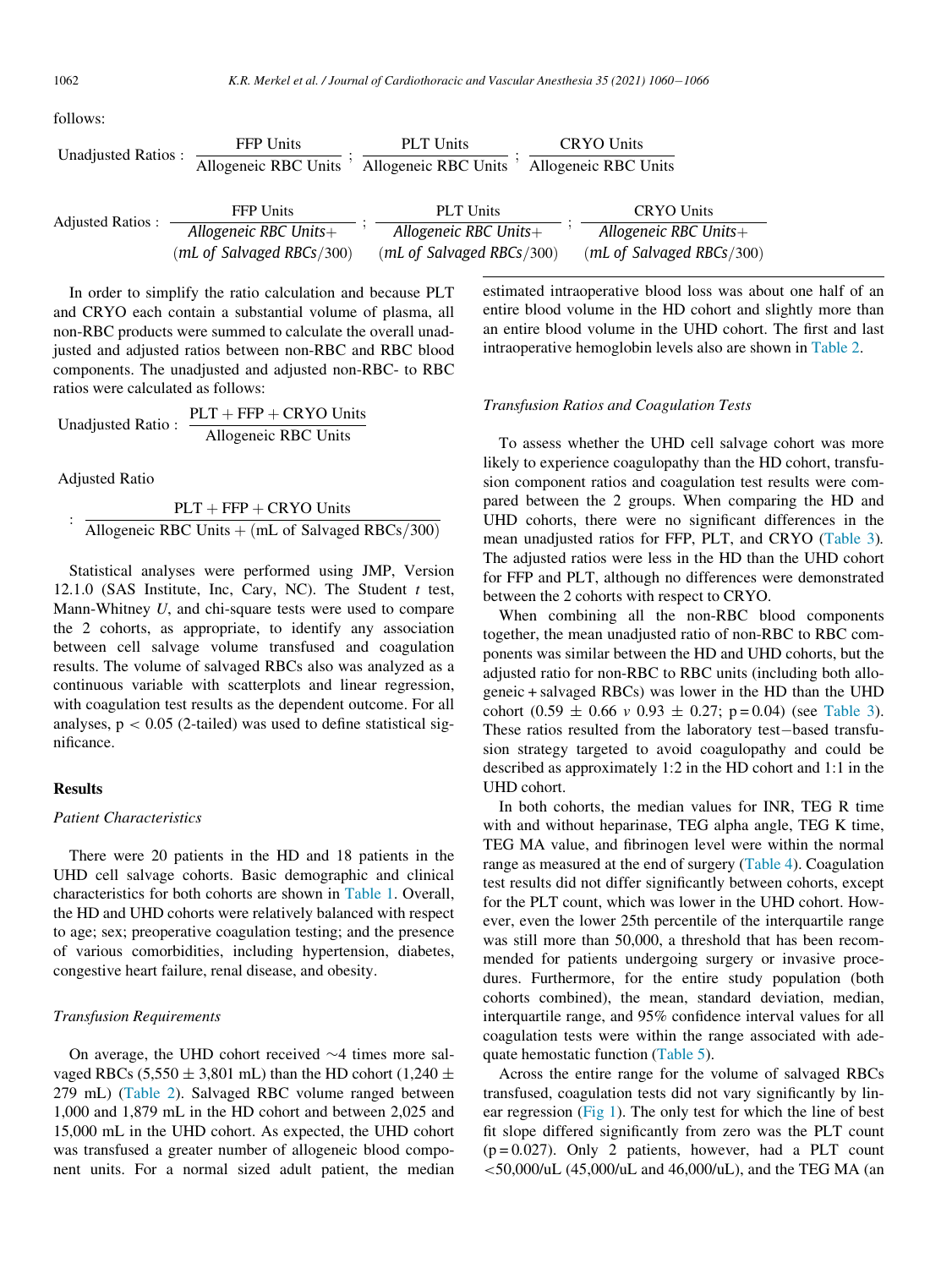<span id="page-3-0"></span>Table 1

| Demographic and Clinical Characteristics for Patients in the High-Dose and Ultra High-Dose Cell Salvage Cohorts |  |  |  |
|-----------------------------------------------------------------------------------------------------------------|--|--|--|
|                                                                                                                 |  |  |  |

|                                                                | High-Dose Cell Salvage $(n = 20)$ | Ultra High-Dose Cell Salvage $(n = 18)$ | p Value |
|----------------------------------------------------------------|-----------------------------------|-----------------------------------------|---------|
| Age, $y$ (mean $[SD]$ )                                        | $65 \pm 14$                       | $66 \pm 15$                             | 0.75    |
| Sex, $n$ (% male)                                              | 15(75.0)                          | 12(66.7)                                | 0.57    |
| ASA classification $\geq$ 3, n (%)                             | 19(95.0)                          | 18(100.0)                               | 1.00    |
| TAAA/AAA, (n)                                                  | 4/16                              | 11/7                                    | 0.02    |
| Preoperative INR, median (IQR)                                 | $1.0(1-1.1)$                      | $1.1(1-1.1)$                            | 0.98    |
| Preoperative PTT, median (IQR)                                 | 24 (23.2-25.4)                    | $24.2(23.1-26.1)$                       | 0.85    |
| Preoperative platelet count ( $\times$ 1,000/uL), median (IQR) | 199 (135-265)                     | 193 (138-241)                           | 0.52    |
| Heparin (U), median (IQR)                                      | 10,500 (7,250-13,875)             | 14,000 (9,250-17,875)                   | 0.15    |
| Protamine (mg), median (IQR)                                   | 70 (50-127.5)                     | 150 (70-200)                            | 0.02    |
| Surgical duration (min), median (IQR)                          | 305 (278-464)                     | 484 (376-625)                           | 0.0017  |
| Comorbidities, median (IQR)*                                   |                                   |                                         |         |
| Hypertension, $n$ (%)                                          | 3(15.0)                           | 3(16.7)                                 | 1.00    |
| Diabetes, $n$ (%)                                              | 2(10.0)                           | 2(11.1)                                 | 1.00    |
| Congestive heart failure, $n$ (%)                              | 3(15.0)                           | 3(16.7)                                 | 1.00    |
| Pulmonary disease, n (%)                                       | 10(50.0)                          | 3(16.7)                                 | 0.04    |
| Renal disease, $n$ (%)                                         | 5(25.0)                           | 3(16.7)                                 | 0.70    |
| Coagulopathy, $n$ (%)                                          | 1(5.0)                            | 5(27.8)                                 | 0.05    |
| Obesity, $n(\%)$                                               | 7(35.0)                           | 5(27.8)                                 | 0.23    |

<span id="page-3-5"></span>Abbreviations: AAA, abdominal aortic aneurysm; ASA, American Society of Anesthesiologists; Hb, hemoglobin; INR, international normalized ratio; IQR, interquartile range; PTT, partial thromboplastin time; SD, standard deviation; TAAA, thoracoabdominal aortic aneurysm.

\* By International Classification of Diseases-Tenth Revision.

#### <span id="page-3-1"></span>Table 2 Transfusion Data for Patients in the High-Dose and Ultra High-Dose Cell Salvage Cohorts

|                                                   | High-Dose Cell Salvage $(n = 20)$ | Ultra High-Dose Cell Salvage $(n = 18)$ | p Value  |
|---------------------------------------------------|-----------------------------------|-----------------------------------------|----------|
| Salvaged RBCs transfused (mL), mean $\pm$ SD      | $1.240 \pm 279$                   | $5,550 \pm 3,801$                       | 0.0002   |
| Salvaged RBCs transfused (mL), median (IQR)       | 1,143 (1,000-1,500)               | 4,253 (2,638-7,310)                     | < 0.0001 |
| Salvaged RBCs transfused (mL), range              | 1,000-1,879                       | 2,025-15,000                            |          |
| RBC units (allogeneic), mean $\pm$ SD             | $1.3 + 3.0$                       | $11.0 \pm 10.5$                         | 0.0011   |
| FFP (U), mean $\pm$ SD                            | $3.2 + 4.4$                       | $25.3 + 20.1$                           | 0.0002   |
| PLT (U), mean $\pm$ SD                            | $0.5 \pm 1.0$                     | $3.9 + 2.6$                             | < 0.0001 |
| $CRYO$ (U), mean $\pm SD$                         | $0.3 + 1.0$                       | $1.1 \pm 1.3$                           | 0.040    |
| Estimated blood loss (mL), mean $\pm$ SD          | $2,500(2,000-3,000)$              | $6,400$ $(4,000-8,750)$                 | 0.002    |
| First intraoperative Hb ( $g/dL$ ), mean $\pm$ SD | $11.7 \pm 1.4$                    | $11.2 \pm 2.3$                          | 0.47     |
| Last intraoperative Hb ( $g/dL$ ), mean $\pm$ SD  | $8.7 \pm 1.1$                     | $8.6 \pm 0.7$                           | 0.75     |

Abbreviations: CRYO, cryoprecipitate; FFP, fresh frozen plasma; Hb, hemoglobin; IQR, interquartile range; PLT, platelets; RBC, red blood cell; SD, standard deviation.

<span id="page-3-2"></span>

| Table 3                                                                                   |  |
|-------------------------------------------------------------------------------------------|--|
| Transfusion Ratios for Patients in the High-Dose and Ultra High-Dose Cell Salvage Cohorts |  |

|                                                                          | High-Dose Cell Salvage $(n = 20)$ | Ultra High-Dose Cell Salvage $(n = 18)$ | p Value |
|--------------------------------------------------------------------------|-----------------------------------|-----------------------------------------|---------|
| Unadjusted FFP:RBC ratio, mean $\pm$ SD <sup><math>\degree</math></sup>  | $2.80 \pm 2.37$                   | $3.05 \pm 2.13$                         | 0.83    |
| Unadjusted PLT:RBC ratio, mean $\pm$ SD <sup><math>\degree</math></sup>  | $0.27 \pm 0.23$                   | $0.57 \pm 0.68$                         | 0.14    |
| Unadjusted CRYO:RBC ratio, mean $\pm$ SD <sup><math>\degree</math></sup> | $0.03 \pm 0.06$                   | $0.08 \pm 0.09$                         | 0.13    |
| Adjusted FFP:RBC ratio, mean $\pm$ SD                                    | $0.51 \pm 0.62$                   | $0.79 \pm 0.27$                         | 0.04    |
| Adjusted PLT:RBC ratio, mean $\pm$ SD                                    | $0.07 \pm 0.14$                   | $0.14 \pm 0.04$                         | 0.03    |
| Adjusted CRYO:RBC ratio, mean $\pm$ SD                                   | $0.06 \pm 0.24$                   | $0.03 \pm 0.04$                         | 0.71    |
| Unadjusted non-RBC:RBC ratio, mean $\pm$ SD <sup>*,†</sup>               | $3.08 \pm 2.40$                   | $3.61 \pm 2.77$                         | 0.66    |
| Adjusted non-RBC:RBC ratio, mean $\pm$ SD <sup>T</sup>                   | $0.59 \pm 0.66$                   | $0.93 \pm 0.27$                         | 0.04    |

<span id="page-3-4"></span><span id="page-3-3"></span>Abbreviations: CRYO, cryoprecipitate FFP, plasma; PLT, platelets; RBC, red blood cell; SD, standard deviation.

\* Sixteen patients excluded for a denominator of 0 U allogeneic RBCs (14 in the high-dose and 2 in the ultra highdose cohorts).

y Unadjusted non-RBC:RBC ratio = FFP + PLT + CRYO:allogeneic-only RBCs.

z Adjusted non-RBC:RBC ratio = FFP + PLT + CRYO:allogeneic + salvaged RBCs.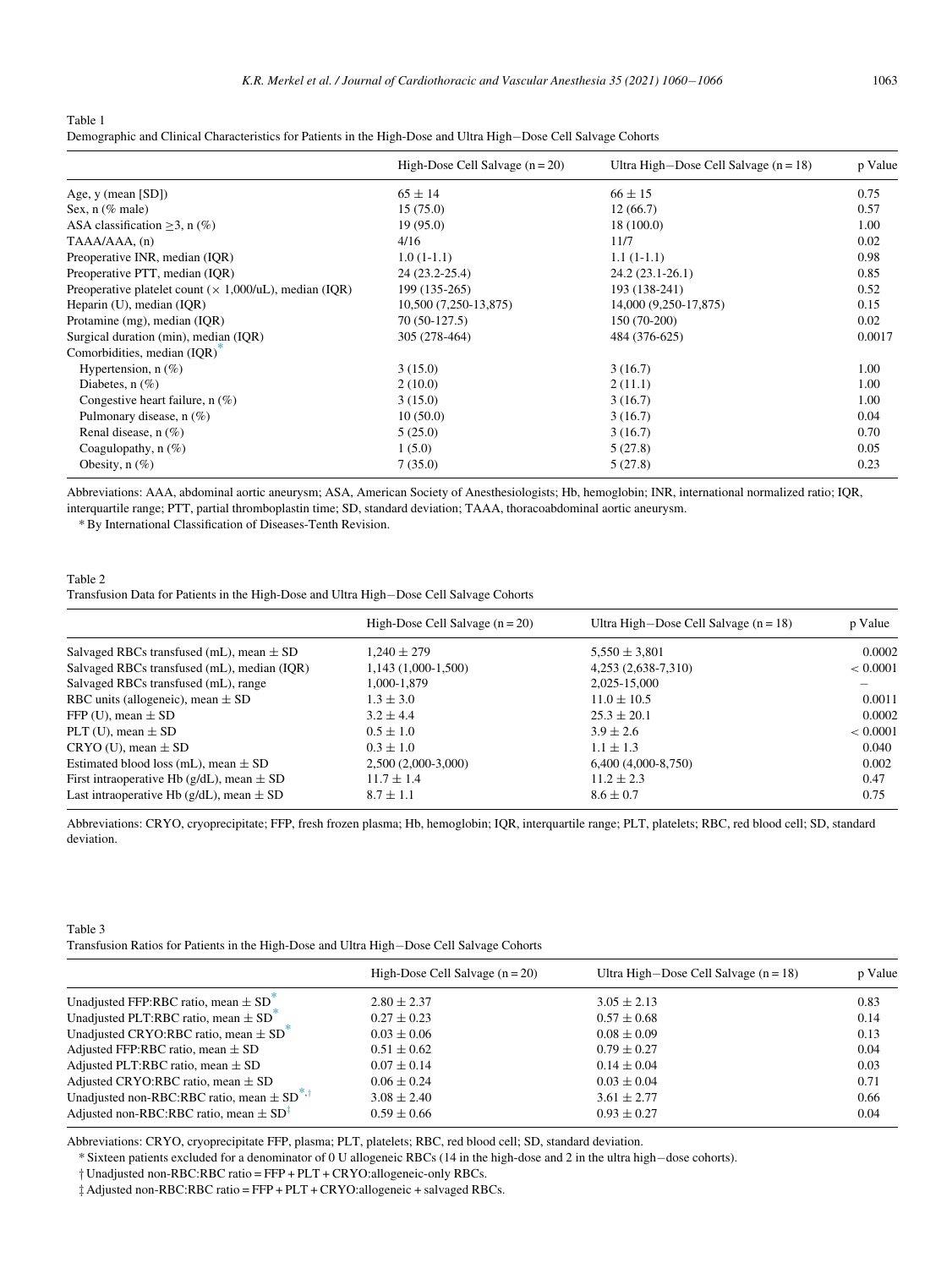<span id="page-4-0"></span>Table 4

| Coagulation Tests for Patients in the High-Dose and Ultra High-Dose Cell Salvage Cohorts |
|------------------------------------------------------------------------------------------|
|------------------------------------------------------------------------------------------|

|                                                             | High-Dose Cell Salvage $(n = 20)$ | Ultra High-Dose Cell Salvage $(n = 18)$ | p Value |
|-------------------------------------------------------------|-----------------------------------|-----------------------------------------|---------|
| End surgery INR, median (IQR)                               | $1.25(1.1-1.3)$                   | $1.15(1.1-1.2)$                         | 0.49    |
| End surgery TEG R time with heparinase (s), median (IOR)    | $5.2(4-6.8)$                      | $4.7(3.6-5.8)$                          | 0.59    |
| End surgery TEG R time without heparinase (s), median (IQR) | $4.8(3.8-55.7)$                   | $4.6(3.5-7.5)$                          | 0.45    |
| End surgery TEG MA (mm), median (IQR)                       | 59.6 (52.8-64.1)                  | 56.6 (54.6-60.9)                        | 0.49    |
| End surgery TEG alpha angle, median (IOR)                   | $65.9(62.3-70.6)$                 | $68.5(60.6-71.0)$                       | 0.80    |
| End surgery TEG K time (s), median (IQR)                    | $1.8(1.2-2.1)$                    | $1.7(1.4-2.1)$                          | 0.86    |
| End surgery fibrinogen (mg/dL), median (IQR)                | 217 (140-246)                     | 208 (169-256)                           | 0.87    |
| End surgery platelet count $(x 1,000/uL)$ , median (IQR)    | $112(81-147)$                     | 74 (62-109)                             | 0.045   |

NOTE. All laboratory values were measured at the end of the surgical procedures.

Abbreviations: INR, international normalized ratio; IQR, interquartile range; MA, maximum amplitude; R, reaction; TEG, thromboelastography.

<span id="page-4-1"></span>Table 5 Coagulation Tests for All Patients (Both High-Dose and Ultra High-Dose Cohorts Combined)

|                                                | Median (IOR) $(n = 38)$ | Mean $\pm$ SD (n = 38) | $(95\% \text{ CI}) (n=38)$ |
|------------------------------------------------|-------------------------|------------------------|----------------------------|
| End surgery INR                                | $1.2(1.1-1.3)$          | $1.2 \pm 0.2$          | $(1.1-1.3)$                |
| End surgery TEG R time with heparinase (s)     | $4.8(3.8-5.8)$          | $5.5 \pm 3.0$          | $(4.4-6.7)$                |
| End surgery TEG R time without heparinase (s)  | $4.8(3.7-9.0)$          | $14.7 \pm 22$          | $(6.3-23.1)$               |
| End surgery TEG MA value (mm)                  | $56.8(54.4-61.1)$       | $56.9 \pm 6.4$         | $(54.5-59.4)$              |
| End surgery TEG alpha angle                    | $66.3(61.5-70.8)$       | $63.9 \pm 11.2$        | $(59.6 - 68.1)$            |
| End surgery TEG K time (s)                     | $1.7(1.4-2.1)$          | $1.9 \pm 0.9$          | $(1.6-2.2)$                |
| End surgery fibrinogen (mg/dL)                 | 209 (166-247)           | $208 \pm 64$           | $(183 - 233)$              |
| End surgery platelet count $(\times 1,000/uL)$ | $91(67-113)$            | $97 \pm 37$            | $(84-111)$                 |

NOTE. All laboratory values were measured at the end of the surgical procedures.

<span id="page-4-2"></span>Abbreviations: CI, confidence interval; INR, international normalized ratio; IQR, interquartile range; MA, maximum amplitude; R, reaction; TEG, thromboelastography,



Fig 1. Scatterplots with linear regressions for cell salvage volume transfused (x-axis) and coagulation parameters measured at the end of surgery (y-axis). The line of fit slope was not different from zero for any parameter except for platelet count, for which higher cell salvage volumes were associated with a lower platelet count ( $p = 0.027$ ). Only 2 patients, however, had a platelet count of less than 50,000/uL, and the thromboelastogram maximum amplitude value (an index of platelet function) was not decreased at higher cell salvage volumes. These findings indicate that high- or ultra high-doses of salvaged blood, when delivered in an appropriate ratio with non-red blood cell components, are unlikely to result in coagulopathy. Adjusted ratio = (FFP + PLTS + CRYO:allogeneic + salvaged RBC). CRYO, cryoprecipitate; FFP, plasma; MA, maximum amplitude; PLT, platelets; R, reaction; RBC, red blood cell; TEG, thromboelastogram.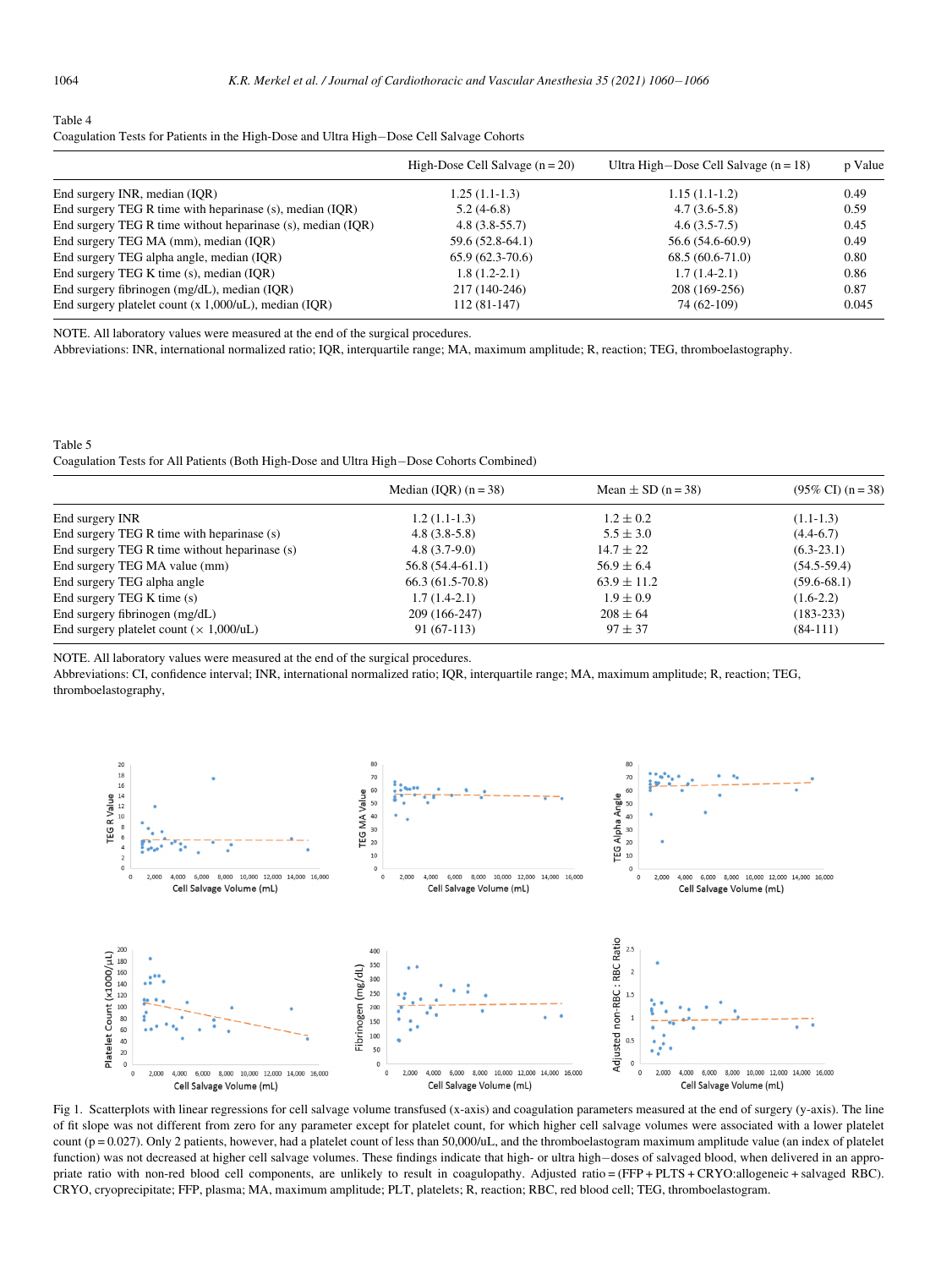index of PLT function) was not decreased at higher cell salvage volumes.

## Discussion

The primary findings of the present study indicated that patients transfused up to 2,000 mL of salvaged RBCs with a non-RBC to RBC ratio of approximately 1:2 or >2,000 mL of salvaged blood, with a ratio of approximately 1:1, did not show signs of coagulopathy. Because the HD and UHD cohorts had similar coagulation test results at the end of surgery, there did not appear to be a dose-related risk of coagulopathy with this therapeutic approach. Furthermore, the present study's findings supported the use of laboratory test-based targeted transfusion therapy to guide the administration of non-RBC components (FFP, PLT, and CRYO) in patients receiving large volumes of salvaged RBCs.

The present study was unique in reporting multiple coagulation parameters along with blood component transfusion ratios after large volumes of salvaged blood were given. Previous reports by DeBois et al., $^{14}$  $^{14}$  $^{14}$  in thoracoabdominal aortic surgery patients, described volumes of salvaged blood similar to that in the present study's UHD cohort. In their study, 5,750 mL was the mean volume transfused; however, roughly one half this volume (2,600 mL) was heparinized shed blood from the surgical field that was directly reinfused without washing. Although they described pH, electrolytes, and ionized calcium results, no coagulation tests were reported. Among obstetric hemorrhage patients, Zeng et al. $15$  described 7 patients who received a median of 2,400 mL of salvaged blood (about half the amount in the present study's UHD cohort), with relatively normal postoperative coagulation tests, but no data were included on transfusion ratios. Huang et al. $^{16}$  $^{16}$  $^{16}$  reported a median salvaged blood volume of 1,500 mL in patients hemorrhaging from ectopic pregnancy (about one- third the amount in the present study's UHD cohort), with no clinically significant changes in coagulation test results and no data on transfusion ratios. Healy et al., $17$  in major vascular surgery patients, described much smaller salvaged blood volumes in the range of 400-to-700 mL. These investigators recommended that coagulation factors be replaced with FFP and PLT but did not give any specific ratio nor any coagulation test results.

In light of these studies, it is evident that transfusion ratios have not been studied extensively in patients receiving large volumes of salvaged blood. Even though the present study emphasized the importance of transfusing non-RBC blood components in such cases to avoid coagulopathy, the authors cannot comment on the ideal specific ratios of each individual non-RBC blood component (FFP, PLT, CRYO). Very few patients received PLT, especially in the HD cohort, making it challenging to extrapolate and draw conclusions on individual transfusion ratios. In addition, the study's small sample size and the presence of plasma in each unit of PLT and CRYO would confound any transfusion ratios described. Therefore, given the retrospective nature of this study, the authors cannot support the superiority of a given transfusion ratio over another nor can they comment on the optimal ratio required to avoid coagulopathy in large cell savage cases. However, what the present study did offer is support for the safety and efficacy of high-  $(1,000-2,000 \text{ mL})$  and ultra high-  $(>2,000 \text{ mL})$  dose cell savage when using laboratory test-guided transfusion therapy to determine how many non-RBC blood components to transfuse. What this means in the practical sense is that when ordering blood products during these cases, extra non-RBC components need to be prepared, with the specific component based on the clinical picture and laboratory test-guided therapy. This concept is supported by the 4- to 5fold difference seen between the unadjusted and adjusted ratios described. Even though the typical ratio for FFP:PLT: RBC in massive transfusion protocols is 1:1:1, in cases in which large volumes of cell salvage are used, a different ratio may be required. The authors' blood bank allows them to alter the massive transfusion protocol to obtain additional units of non-RBC components for cases that use cell salvage.

The present study's findings when cell salvage volume was analyzed as a continuous variable (see [Fig 1\)](#page-4-2), showed that even over the entire dose range for salvaged RBCs, there were no significant changes in multiple coagulation parameters. One exception was the PLT count, which was lower at the end of surgery in patients receiving greater amounts of salvaged blood. However, with only 2 patients having PLT counts <50,000/uL and the TEG MA values not varying according to cell salvage volume, it is unlikely that coagulopathy as a result of thrombocytopenia was a clinically significant problem.

Previous publications on the topic of cell salvage during cardiac surgery have expressed concern regarding residual heparin as a possible cause of coagulopathies after autotransfusion.<sup>[18](#page-6-15)</sup> Three patients in the current study did have significantly elevated TEG R times (without heparinase), suggesting the need for more heparin reversal (eg, protamine). However, the other patients in the cohort showed little difference between their R times with or without heparinase. The most likely reason for this finding is that vascular surgery patients routinely are given moderate doses of intravenous heparin during surgery, which often requires protamine "reversal" near the end of the case. It is important to note that because a laboratory test-guided transfusion strategy was used, the present study may not have been able to fully assess the effect of residual heparin as a cause of coagulopathy. That being said, previous studies have demonstrated minimal amounts of residual heparin in washed blood (the salvaged blood given back to the patient), with concentrations ranging from  $0.03$ -to-0.3 U/mL.<sup>19-21</sup> With such low concentrations reported in the literature, the authors believe it is unlikely that residual heparin is a cause for significant concern when using cell salvage.

There were several limitations to the present study that should be acknowledged. First, its retrospective nature meant that the authors were not able to dictate the parameters for treatment before surgery so there may have been variation in blood administration practices. In addition, higher versus lower transfusion ratios were not compared so the authors can comment only on the ratios described. If the authors were to compare those receiving higher or lower ratios within their cohorts, the comparison would be confounded by differences